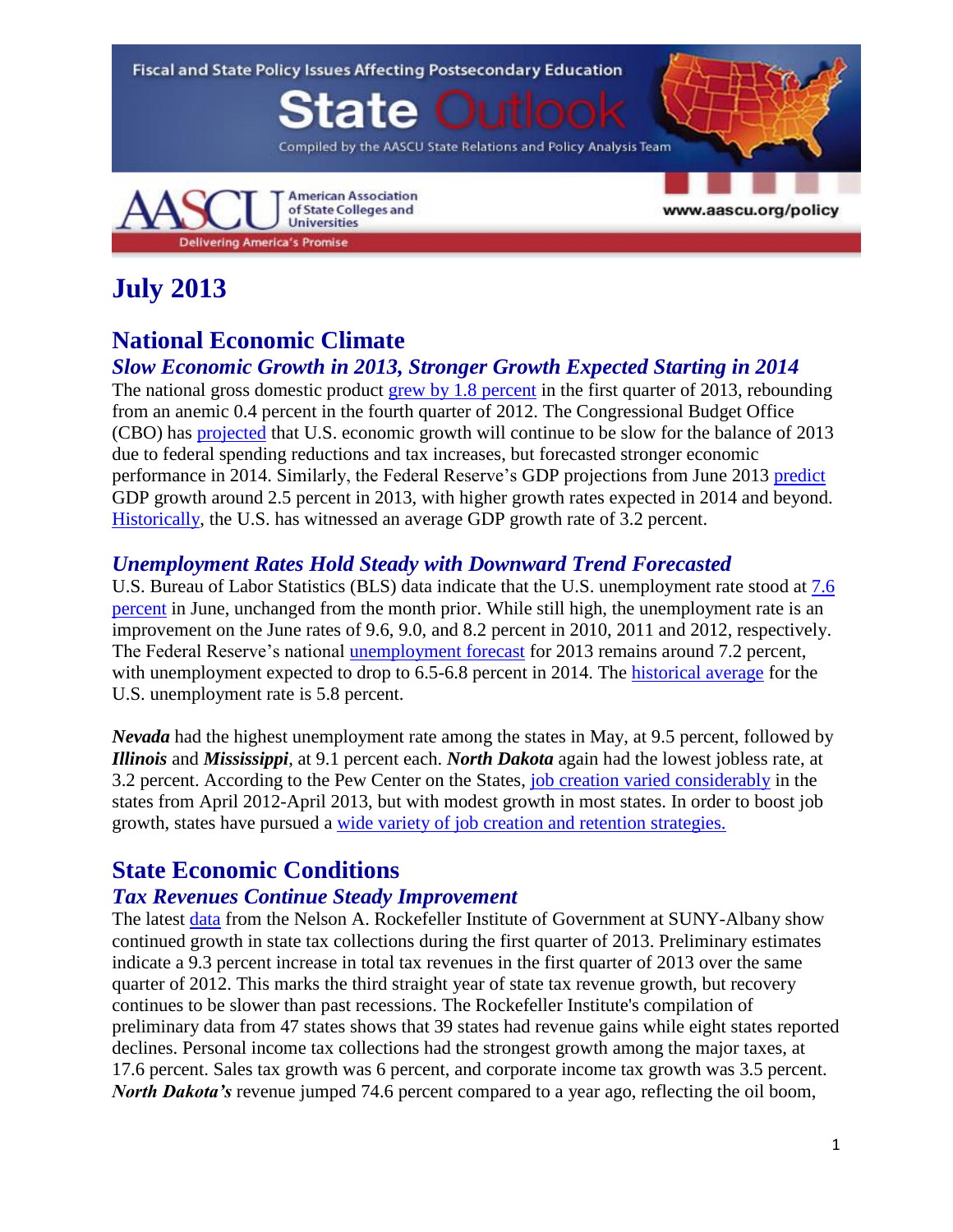while *California's* went up 34.9 percent. Absent California's influx of new revenue, overall state revenue growth would have been much more modest. When excluding the state's first quarter growth in income tax collections (\$6.3 billion or 52 percent), income tax collections in the remainder of the nation showed a growth of 9 percent in the first quarter of 2013. Rockefeller Institute analysts have also [cited the role of federal policies](http://www.pewstates.org/projects/stateline/headlines/state-tax-collections-up-85899481536) in constraining state economies.

## *Health Care, Pension, Other Costs Stack Up for State, Local Governments*

Tax revenue increases have improved state budget outlooks, yet [structural fiscal challenges](http://www.nytimes.com/2013/06/01/us/surpluses-help-but-fiscal-woes-for-states-go-on.html?smid=tw-share&_r=1&)  [remain](http://www.nytimes.com/2013/06/01/us/surpluses-help-but-fiscal-woes-for-states-go-on.html?smid=tw-share&_r=1&) for state governments. These include growing Medicaid expenditures and state retirement obligations. The U.S. Government Accountability Office (GAO) explained in its **[April report:](http://www.gao.gov/assets/660/654255.pdf)** 

"In the long term, the decline in the sector's (state and local government) operating balance is primarily driven by the rising health-related costs of state and local expenditures on Medicaid and the cost of health care compensation for state and local government employees and retirees. Since most state and local governments are required to balance their operating budgets, the declining fiscal conditions shown in our simulations continue to suggest that the sector would need to make substantial policy changes to avoid growing fiscal imbalances in the future. That is, absent any intervention or policy changes, state and local governments would face an increasing gap between receipts and expenditures in the coming years" (p. 2).

The latest *[Fiscal Survey of the States](http://www.nga.org/files/live/sites/NGA/files/pdf/2013/FSS1306.PDF)* from the National Governors Association (NGA) and the National Association of State Budget Officers (NASBO) found that states' budget pictures are slowly improving, yet spending pressures remain, as well as demands for state funds for programs that were cut during the recession. The NGA/NASBO fiscal analysis determined that governors' budget blueprints called for a moderate increase in spending in fiscal year 2014, with 42 governors presenting higher spending levels in the new fiscal year.

### *Sweeping Tax Reforms Called for by Some Governors, Legislators*

Improving state budget conditions have spurred some governors and state legislators to propose broad-based changes in state tax structures, with some policymakers seeking deep reductions in state tax rates as one strategy intended to spur economic growth and job creation. Legislatures in 35 states have discussed changes in tax policy in the 2013 legislative session, with 16 debating revisions in state personal income taxes, based on a National Conference of State Legislature (NCSL) study cited in [Stateline.org.](http://www.pewstates.org/projects/stateline/headlines/as-revenues-rebounded-many-states-cut-taxes-85899482175)

A few examples of these proposals include:

- **Kansas:** Gov. Sam Brownback (R) [proposed](http://www.nytimes.com/2013/01/24/us/politics/gov-sam-brownback-seeks-to-end-kansas-income-tax.html) phasing out the state's income tax in early 2013 as part of a sweeping plan to lower state taxes. Brownback and the legislature reached an [agreement](http://www.kansascity.com/2013/06/13/4290891/brownback-signs-tax-bill.html) in June to lower tax rates. Higher education funding was cut as a result, followed by increases in tuition to partially offset the reduction.
- Louisiana: Gov. Bobby Jindal (R) [called for](http://www.nytimes.com/2013/04/09/us/gov-bobby-jindal-shelves-tax-plan-in-louisiana.html?pagewanted=all&_r=0) ending the state's income and corporate taxes and replacing the revenue sources with an enhanced sales tax, but has backed off the proposal.
- **Missouri**: The Republican-led Missouri legislature has passed a major tax reform package that would cut taxes by an estimated \$800 million. The plan has been vetoed by Gov. Jay Nixon (D). Republicans will seek an override vote this fall. Nixon has [called on](http://www.news-leader.com/article/20130611/NEWS01/306110111/higher-education-funding-gov-jay-nixon-veto) higher education leaders to oppose the tax cuts, fearing that it will leave a large budget gap and deep program cuts.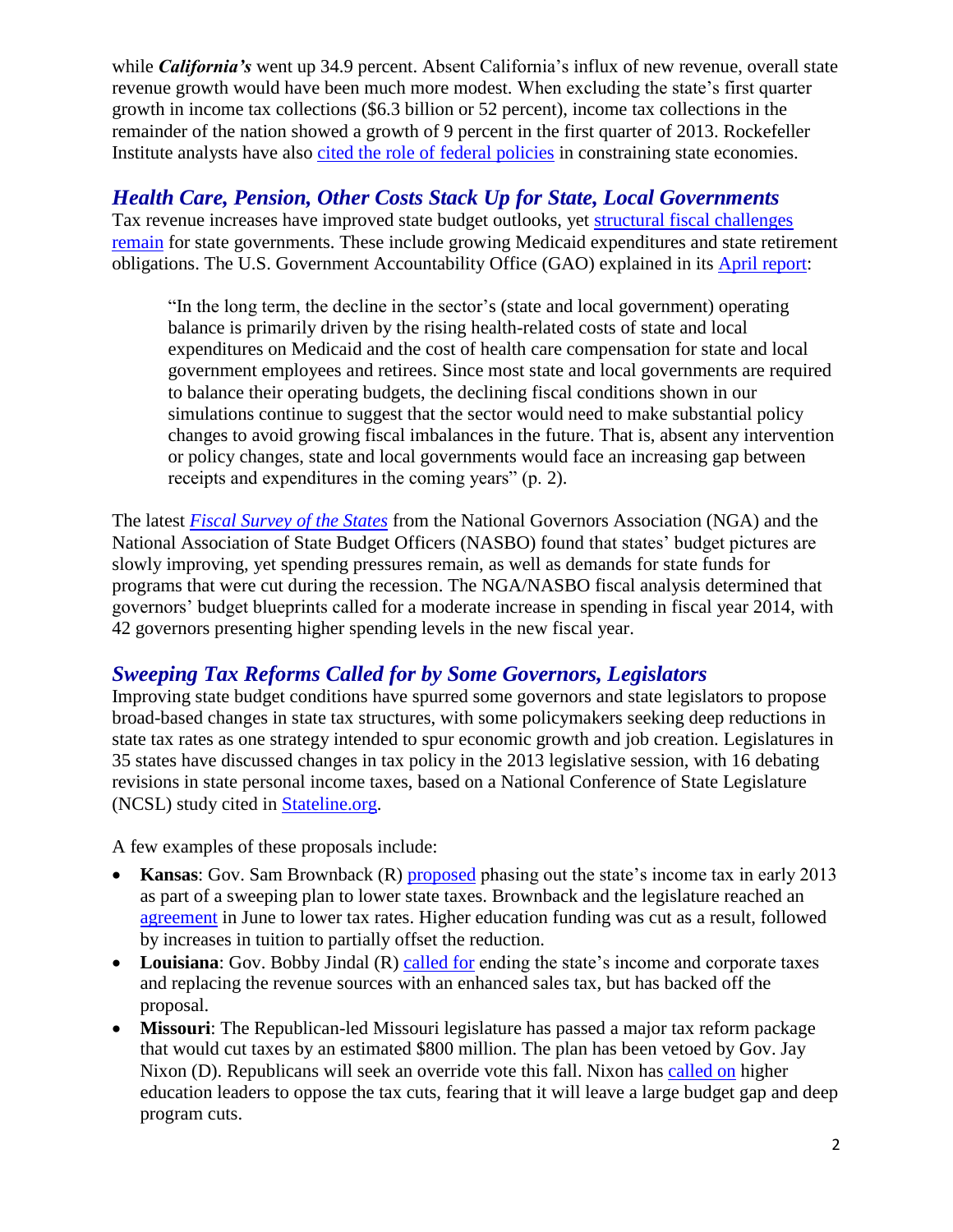**Nebraska**: Gov. Dave Heineman (R) called for ending the state's income tax in favor of an expanded sales tax in early 2013. His plan [failed](http://www.omaha.com/article/20130216/NEWS/130219576) to acquire requisite support from state legislators.

In other states, plans have been introduced to increase taxes in order to make investments in state programs.

- **Massachusetts**: Gov. Deval Patrick (D) outlined an ambitious plan to significantly raise the state income tax while reducing the state sales tax. He also called for added state investment in public higher education. State lawmakers [sent](http://www.masslive.com/politics/index.ssf/2013/07/massachusetts_legislators_appr_2.html) a state budget to the governor with substantial increases in public higher education funding in July 2013 and which included \$500 million in new expected state tax revenues.
- **Minnesota**: Gov. Mark Dayton (D) and legislative leaders [passed a budget](http://www.postbulletin.com/news/politics/dayton-signs-minn-budget-bills-other-legislation/article_66a3db72-6a1f-5ab5-903f-d3dda48f142d.html) that will increase state taxes by over \$2 billion over two years via an increase in tax rates on wealthy state residents, closing corporate tax loopholes and raising the tax rate on cigarettes. The governor signed a state budget that includes added funding for higher education and a tuition freeze.

A compete analysis of state tax proposals can be found on *[Stateline.org.](http://www.pewstates.org/projects/stateline/headlines/no-new-taxes-it-depends-on-where-you-live-85899482890)*

## **Fiscal Year 2014 State Higher Education Funding**

#### *Increases in state appropriations, steadying tuition rates mark major turnaround*

Two years removed from the largest decline in state higher education funding in nearly a half century, state lawmakers have used increases in state revenues to begin reinvesting in public higher education. Based on the results of an informal survey conducted by AASCU of state operating support for public universities for fiscal year 2014 (which began July 1 in 46 states), 37 of the 48 states in which data was received reported year-over-year increases (see table). This compares to last fiscal year when only 30 states increased higher education funding, preceded by only 8 states in fiscal year 2012, according to similar preliminary prior estimates conducted by AASCU. The largest gains in state higher education funding support were reported in *New Hampshire* (28%), *Massachusetts* (16%) and *Washington* (12%).

Six states cut operating support for public universities for this fiscal year. Topping the list were *Louisiana* (-17%), *West Virginia* (-9%) and *Wyoming* (-6%). This compares to 11 states last fiscal year and 31 states in fiscal year 2012. Five states provided flat funding this year, compared to nine last year.

There was considerable variation in year-to-year changes among the states this fiscal year—a 46 percent spread, driven largely by extremes in two states: New Hampshire's 28.6 percent increase and Louisiana's 17 percent cut. It should be noted that New Hampshire suffered a 48 percent cut in state higher education funding two years ago. Last fiscal year, there was a 25 percent spread between the states with the largest gain and steepest cut, and a remarkable 57 percent spread in fiscal year 2012. Overall, the collective average percent change in year-over-year state operating support for public universities heading into fiscal year 2014 was 3.6 percent. When excluding New Hampshire, the 47-state average reflects an increase of 3.1 percent. This compares to a 0.2 percent decline in overall state fiscal support for higher education between fiscal years 2012- 2013 and a 4.7 percent decline between fiscal years 2011-2012, according to Illinois State University's *Grapevine* [compilation](http://grapevine.illinoisstate.edu/tables/index.htm) of data on state fiscal support for higher education.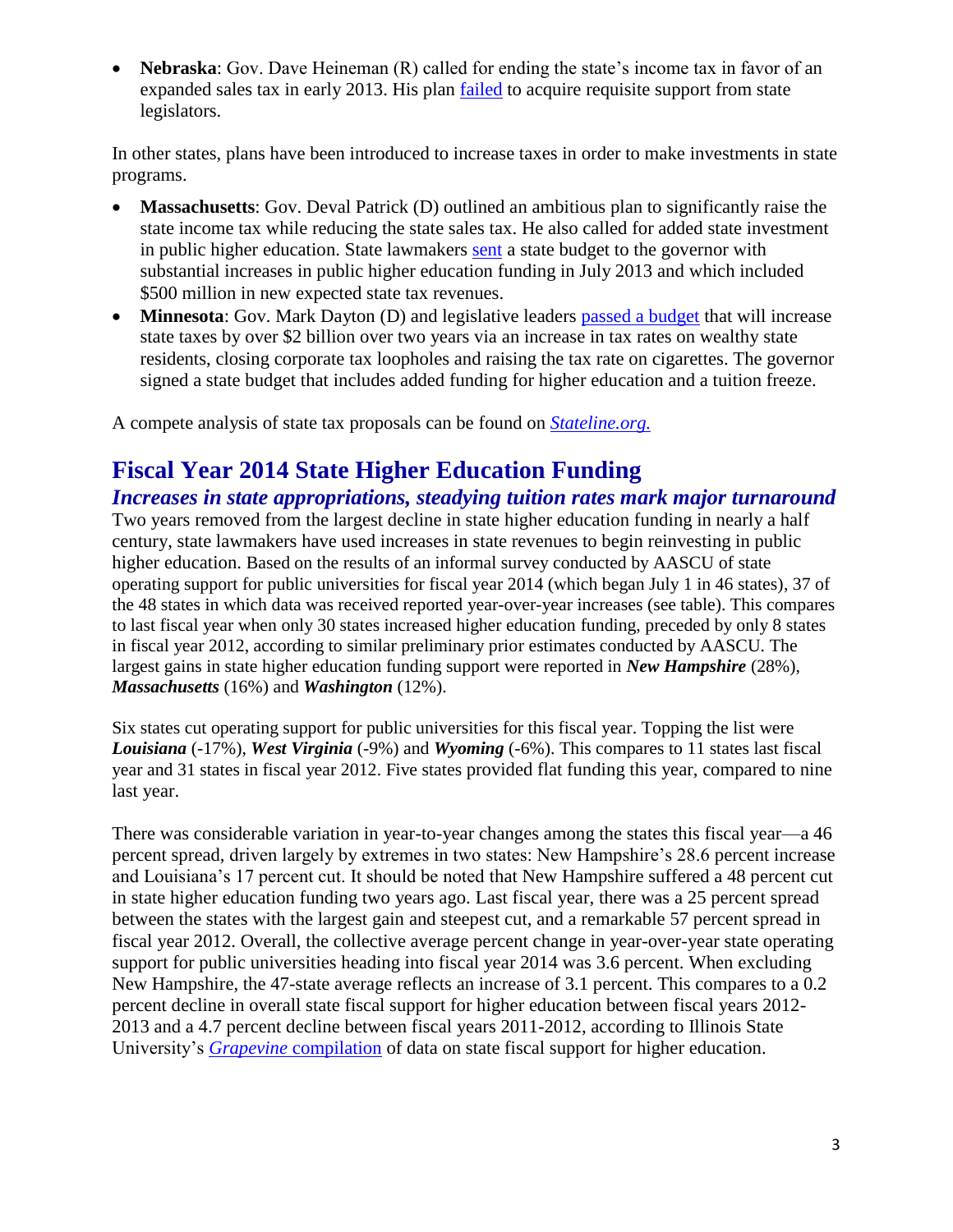#### **Approximate Year-Over-Year Percent Change in FY 2014 State Operating Support for Public Four-Year Universities**

|                      | %              |                       | %                       |
|----------------------|----------------|-----------------------|-------------------------|
| <b>Alabama</b>       | 1.8            | <b>Montana</b>        | 8.7                     |
| <b>Alaska</b>        | 3.6            | <b>Nebraska</b>       | 4                       |
| <b>Arizona</b>       | 4.1            | <b>Nevada</b>         | 2.1                     |
| <b>Arkansas</b>      | 1.6            | <b>New Hampshire</b>  | 28.                     |
| California           | 5              | <b>New Jersey</b>     | 0                       |
| Colorado             | 4.4            | <b>New Mexico</b>     |                         |
| <b>Connecticut</b>   | 4.8            | <b>New York</b>       | $\mathbf 0$             |
| <b>Delaware</b>      | 3.4            | <b>North Carolina</b> | N/4                     |
| <b>Florida</b>       | 11             | <b>North Dakota</b>   | 10.                     |
| Georgia              | 2.8            | Ohio                  | 2.3                     |
| <b>Hawaii</b>        | 1              | <b>Oklahoma</b>       | $\mathbf{1}$            |
| Idaho                | 3.8            | Oregon                | $\overline{\mathbf{z}}$ |
| <b>Illinois</b>      | 0.2            | Pennsylvania          | 0                       |
| Indiana              | 3.1            | <b>Rhode Island</b>   | 6.4                     |
| lowa                 | 2.6            | <b>South Carolina</b> | $\overline{\mathbf{3}}$ |
| <b>Kansas</b>        | $-3.3$         | <b>South Dakota</b>   | 7.5                     |
| Kentucky             | $\mathbf 0$    | <b>Tennessee</b>      | $7.\xi$                 |
| Louisiana            | $-17.6$        | <b>Texas</b>          | 6.2                     |
| <b>Maine</b>         | 0              | <b>Utah</b>           | 7                       |
| <b>Maryland</b>      | 9              | <b>Vermont</b>        | 3                       |
| <b>Massachusetts</b> | 16.8           | <b>Virginia</b>       | $3.\overline{3}$        |
| Michigan             | $\overline{2}$ | Washington            | 12                      |
| <b>Minnesota</b>     | 6.8            | <b>West Virginia</b>  | $-8.5$                  |
| <b>Mississippi</b>   | 5.3            | Wisconsin             | $-2.5$                  |
| <b>Missouri</b>      | $-1$           | Wyoming               | $-6$                    |

|                      | %              |                               | %                       |
|----------------------|----------------|-------------------------------|-------------------------|
| <b>Alabama</b>       | 1.8            | <b>Montana</b>                | 8.7                     |
| <b>Alaska</b>        | 3.6            | <b>Nebraska</b>               | 4                       |
| <b>Arizona</b>       | 4.1            | <b>Nevada</b>                 | 2.1                     |
| <b>Arkansas</b>      | 1.6            | <b>New Hampshire</b>          | 28.6                    |
| <b>California</b>    | 5              | <b>New Jersey</b>             | 0                       |
| Colorado             | 4.4            | <b>New Mexico</b>             |                         |
| <b>Connecticut</b>   | 4.8            | <b>New York</b>               | $\mathbf 0$             |
| <b>Delaware</b>      | 3.4            | <b>North Carolina</b>         | N/A                     |
| <b>Florida</b>       | 11             | <b>North Dakota</b>           | 10.7                    |
| Georgia              | 2.8            | Ohio                          | 2.3                     |
| <b>Hawaii</b>        | 1              | <b>Oklahoma</b>               | $\mathbf{1}$            |
| Idaho                | 3.8            | Oregon                        | $\overline{7}$          |
| <b>Illinois</b>      | 0.2            | Pennsylvania                  | $\mathbf{0}$            |
| <b>Indiana</b>       | 3.1            | <b>Rhode Island</b>           | 6.4                     |
| lowa                 | 2.6            | <b>South Carolina</b>         | 3                       |
| <b>Kansas</b>        | $-3.3$         | <b>South Dakota</b>           | 7.5                     |
| Kentucky             | $\mathbf 0$    | <b>Tennessee</b>              | 7.8                     |
| Louisiana            | $-17.6$        | <b>Texas</b>                  | 6.2                     |
| <b>Maine</b>         | 0              | <b>Utah</b>                   | 7                       |
| <b>Maryland</b>      | 9              | Vermont                       | $\overline{\mathbf{3}}$ |
| <b>Massachusetts</b> | 16.8           | Virginia                      | 3.3                     |
| Michigan             | $\overline{2}$ | Washington                    | 12                      |
| <b>Minnesota</b>     | 6.8            | <b>West Virginia</b>          | $-8.9$                  |
| <b>Mississippi</b>   | 5.3            | Wisconsin                     | $-2.9$                  |
| <b>Missouri</b>      | $-1$           | Wyoming                       | $-6$                    |
|                      |                | <b>48-State State Average</b> | 3.6%                    |
|                      |                | <b>47-State State Average</b> | 3.1%                    |
|                      |                | (Excluding New Hampshire)     |                         |

*\*Approximations; Figures are as of July 11, 2013. Data compiled by AASCU.*

*Notes: North Carolina—As of July 11 the state had not passed a budget and is in a continuation budget from FY13. North Dakota—the percent change increase reflects an increase from the state's 2011-13 biennial budget to the 2013-15 biennial budget. Missouri—the percent figure is subject to change based on action by the state's General Assembly in September 2013. Minnesota—percent figure reflects blended percent change for both the Minnesota State Colleges and Universities system and the University of Minnesota. Connecticut—percent figure is only representative of the Connecticut State University System. New Mexico—data was not received as of July 11.*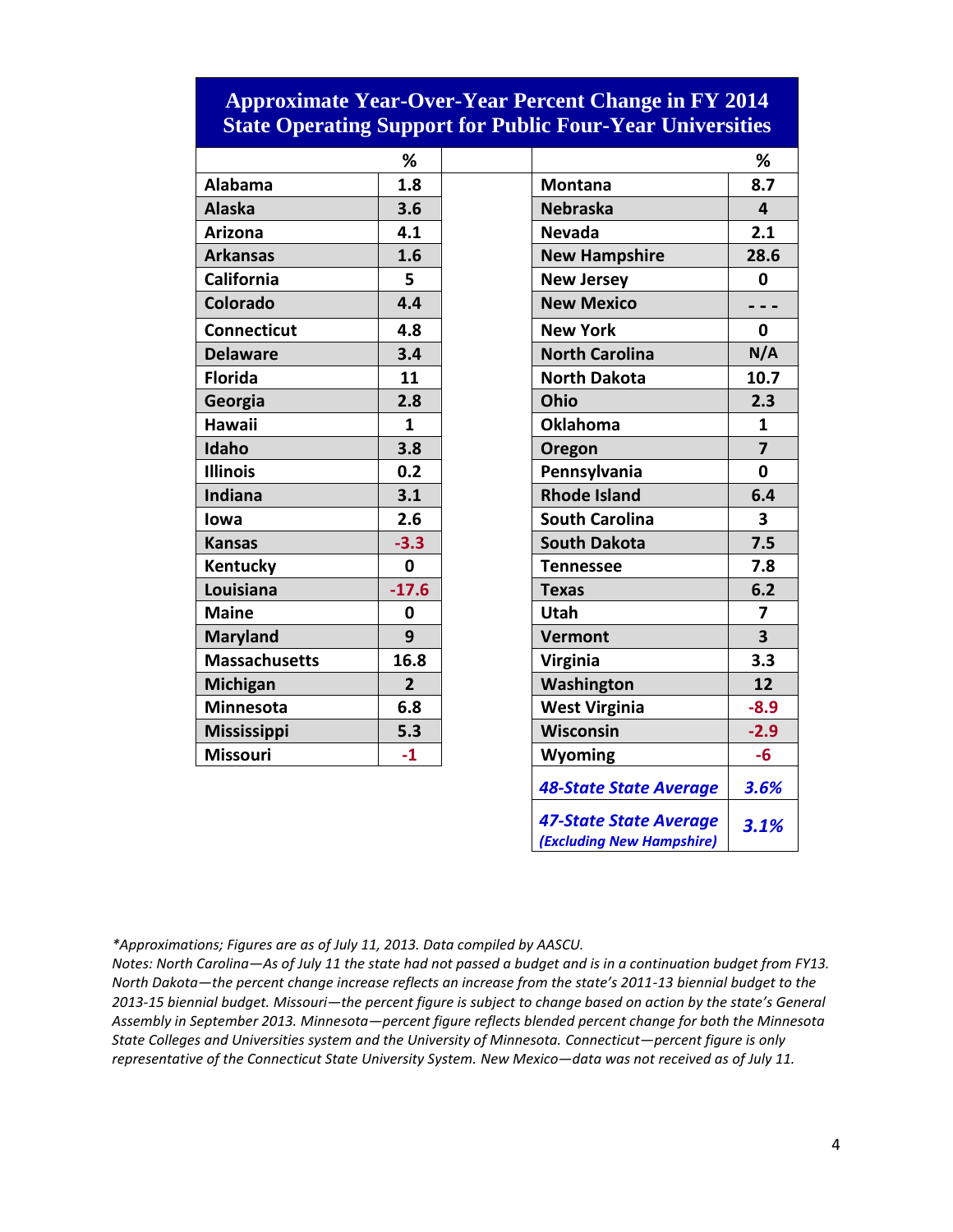## **Higher Education Policy Round-Up—States' 2013 Legislative Sessions**

Provided below is a brief overview of higher education state policy and programmatic initiatives stemming from states' 2013 legislative sessions, as aligned with the topics from AASCU's annual list of the [top 10 higher education state policy issues.](http://www.aascu.org/policy/publications/policy-matters/topten2013.pdf) For a more exhaustive list of higher education legislation in 2013, visit the *[Education Commission of the States.](http://www.ecs.org/ecs/ecscat.nsf/Web2013All?OpenView&Count=-1)* 

#### **#1—Productivity (Boosting Institutional Performance via Incentivized State Funding)**

A number of states have initiated efforts intended to boost institutional productivity, most notably through the use of performance-based higher education funding formulas. Modest growth in state budgets has spurred policymakers to attach performance requirements to higher education appropriations bills. Performance-based funding measures were adopted this spring in many state budgets, including in *Minnesota*, *Montana* and *North Dakota*. *Mississippi* adopted an approach to performance-based funding through its state higher education governing board. *Arizona* earmarked \$5 million in performance-based funding for its three public universities. Performance-based funding measures were also discussed this year at the state or system level in *Louisiana*, *Missouri*, *Nevada, Texas and West Virginia.* According to [collegeproductivity.org,](http://www.collegeproductivity.org/states) 20 states now utilize some form of higher education performance-based funding.

#### **#2—State Operating Support for Public Higher Education**

Increases in state tax revenues have encouraged lawmakers to boost higher education funding in many states; for some it will mark the first time in years that public higher education will receive a funding increase. *California*, *Colorado*, and *Michigan* are among those which witnessed cuts to higher education in excess of 10 percent just two years ago and which this fiscal year will receive an increase in state investment.

While the economy is slowly improving and state higher education appropriations are likely to increase in a number of states in fiscal year 2014, years of state disinvestment have shifted the college cost burden to students and families. The latest State Higher Education Executive Officer (SHEEO) *[State Higher Education Finance Report](http://www.sheeo.org/sites/default/files/publications/SHEF%20FY%2012-20130322rev.pdf)* indicates that state support per FTE student fell to \$5,906 in 2012, the lowest level in more than a quarter-century in inflation-adjusted terms. According to the report, in only two states did per-student appropriations increase from 2007- 2012.

#### **#3—Tuition Prices and Tuition Policy**

Increased state revenues and subsequent funding increases for public colleges and universities have allowed a number of states to freeze tuition. Tuition freezes have been approved or are expected to be approved in *California***,** *Iowa*, *Maine*, *Massachusetts*, *Minnesota*, *Montana*, *Nebraska, New Hampshire, Rhode Island, Washington* and *Wisconsin*. In *Florida*, Gov. Rick Scott (R) vetoed a 3 percent tuition increase and has urged the state's public universities to not raise tuition levels, with most state institutions approving modest tuition increases to keep pace with inflation. A few states, such as *Kentucky* and *North Dakota*, have set caps on tuition increases, while in other states modest tuition hikes have been approved. *Texas* lawmakers approved a "fixed for four" tuition option that will hold tuition rates constant for four years of a student's academic program. A similar bill died in the *Florida* legislature.

College Board [data](http://trends.collegeboard.org/sites/default/files/college-pricing-2012-full-report-121203.pdf) released in fall 2012 indicate that the average 4.8 percent increase in published prices of tuition and fees at public four-year colleges and universities for the 2012-13 academic year was the lowest increase since 2000-2001. Still, the report shows that average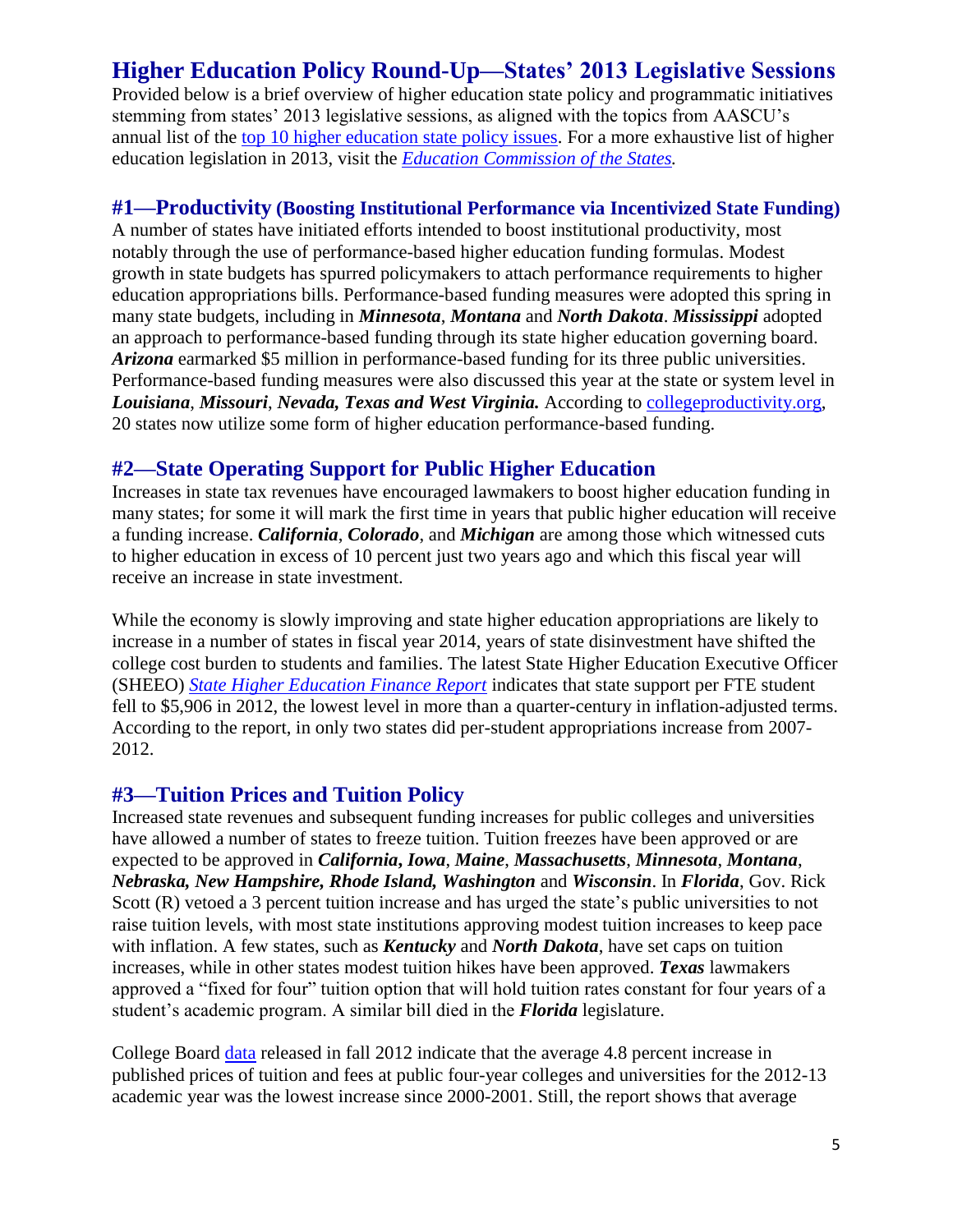tuition and fee prices at public four-year colleges increased from \$5,213 in 2002-03 (in 2012 dollars) to \$8,655 in 2012-13, a 66 percent jump.

#### **#4—State Student Grant Aid Programs**

Lawmakers continued to make changes to their state student grant aid programs this year, with an eye toward providing incentives to spur college completion. *Arkansas* completed work this spring on legislation that will create a tiered scholarship starting at \$2,000 for freshman, increasing each year to \$5,000 for seniors. The state also created academic standards for students receiving state scholarships for their first year in school. Officials in *Colorado* have also encouraged institutions to adopt a tiered approach. *South Dakota* created a need-based state scholarship program. Lawmakers in *Iowa* have discontinued allowing public universities to utilize "tuition set-aside" programs that distribute a portion of student tuition revenues to lowincome students. The state will now use general appropriations funds, similar to most states, to provide grant aid to low-income students. *Maryland* passed a state scholarship program for first generation students.

#### **#5—College Readiness**

*Utah* passed legislation that will require all high school juniors to take a college readiness test, such as the ACT. *Maryland* lawmakers completed work on the "College Readiness and Completion Act," which addressed issues such as dual enrollment, degree pathways, and caps on the number of credits required for an associate's or bachelor's degree.

#### **#6—Immigration**

Advocates for allowing undocumented students access to in-state tuition rates achieved a number of victories in the 2013 legislative sessions. Bills extending state resident tuition rates for undocumented students were signed into law in *Colorado*, *Minnesota* and *Oregon*. Similar legislation was introduced in a number of other states, including *New Jersey*. The *University of Hawaii* Board of Regents extended in-state tuition rates to undocumented students, while the *Arizona Board of Regents* agreed to study the issue. *New York* was among a number of states that also debated whether to extend state student financial aid programs to undocumented students. According to the National Conference of State Legislatures, 16 states now have policies allowing undocumented students to be eligible for in-state tuition rates.

#### **#7—Competency-Based and Online Education**

State political leaders have continued to explore policies related to online and competency-based education programs. Governors in *Missouri* and *Tennessee* unveiled partnerships with Western Governors University (WGU). *Florida* lawmakers approved a measure that will allow the University of Florida to offer fully-online programs. *Nevada* higher education leaders have taken an interest in building out the state's online higher education programming and created a working group to increase the number of online offerings. *Maryland* Gov. Martin O'Malley (D) called on state leaders to use technology to boost college graduation rates.

#### **#8—Guns on Campus**

A number of state legislatures debated the merits of bills related to guns on campus in the first half of 2013, with the vast majority of the bills seeking to loosen state laws or campus regulations related to guns. Among the states where legislation was introduced were *Arkansas, Georgia, Indiana, Kansas, Montana, Nevada, North Carolina, South Carolina, South Dakota, Texas* and *Wyoming*. A bill to re-instate a gun ban in *Colorado* failed to pass.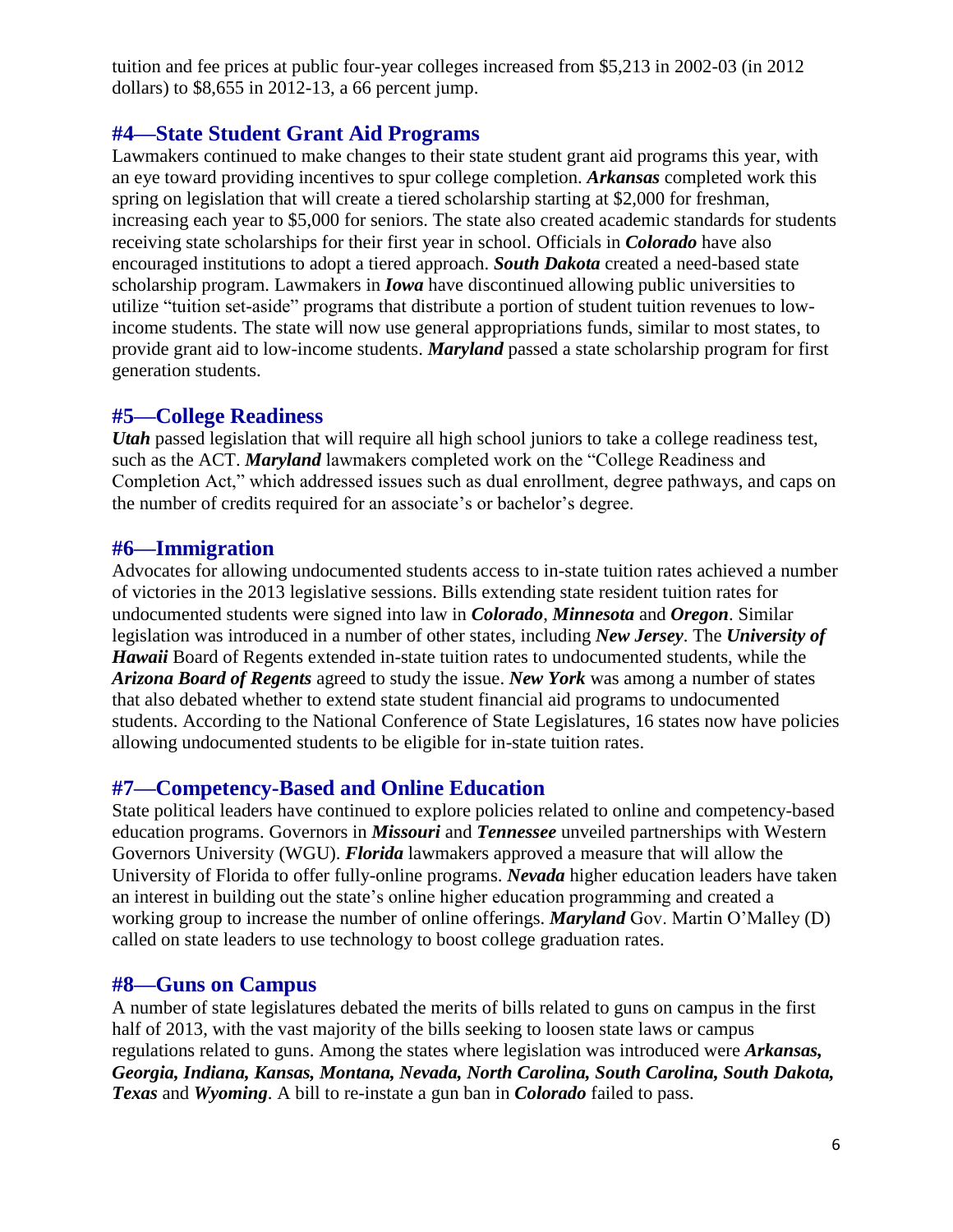The most notable bill was in *Arkansas*, which now allows faculty and staff to carry guns on campus, however, campuses will retain the right to "opt-out" of the bill. Thus far, Arkansas campuses have exercised their right not to allow guns on campus. *Montana* Gov. Steve Bullock (D) vetoed a campus gun bill that reached his desk this spring. *Texas* will soon allow guns to be stored in locked cars on campus, but a broader gun measure did not pass.

#### **#9—Economic and Workforce Development**

According to an [analysis](http://congressweb.com/aascu/advisoryView.cfm?id=134784) of governors' 2013 "State of the State" addresses conducted by AASCU, the connection between higher education and economic and workforce development was the leading higher education issue espoused by state chief executives, with several calling for legislation intended to tighten the link between higher education and workforce readiness. Other related proposals included state STEM initiatives, technology transfer, public-private partnerships and a focus on technical/vocational postsecondary education programs. Some notable initiatives include a plan in *New York* to create tax-free zones on unused campus lands. *New Mexico* passed a bill creating student loan repayment for teachers in "high-risk" schools, while *Idaho* repealed a student loan forgiveness program that aimed to keep teachers in the state. *South Dakota* created a scholarship program for students to teach in critically-needed teaching needs areas.

#### **#10—Consumer Protection Involving For-Profit Colleges**

State attorneys general have continued to pursue legal avenues to crack down on fraud and abuse in the for-profit college industry. California Watch, a non-partisan watchdog group, [identified](http://californiawatch.org/data/state-attorneys-general-investigating-profit-colleges) 11 [states](http://californiawatch.org/data/state-attorneys-general-investigating-profit-colleges) investigating for-profit colleges as of May 2013. Attorneys general in *Kentucky, Massachusetts* and *Minnesota* have been especially active in pursuing allegations of wrongdoing in the sector. *Wisconsin* embarked on an effort to better regulate the industry, but the panel was [disbanded](http://www.insidehighered.com/news/2013/07/03/aftermath-profit-fight-wisconsin) amid resistance from leading lawmakers and industry officials and questions related to the data used to develop benchmarks.

#### **Other Notable Policy Issues**

#### **State Authorization**

Measures related to authorization of institutions of higher education to operate in the state were passed in *Indiana* and *North Dakota*. *Tennessee* approved a bill that would provide state authorization exceptions to online education providers under certain circumstances.

#### **Student Groups**

A small number of states approved legislation that will allow student groups to discriminate in their membership selection, with a focus on political and religious groups. Bills were signed into law in *Idaho*, *Tennessee* and *Virginia*; and other states, including *North Carolina* and *Texas*, have discussed the issue.

#### **Transparency**

*New Jersey* lawmakers passed a bill that seeks to inform high school students about student loans by distributing information on monthly and annual loan repayments and the time it would take to repay a loan. *Connecticut* policymakers approved two transparency-related bills, one which will require higher education officials to appear before the legislature to discuss their budget, and other which will require regular reports on student-administrator ratios, administrator salaries and comparisons with peer institutions on specified metrics. *Illinois* passed a resolution creating a state-level college scorecard. *Maine* lawmakers passed a bill requiring a legislative report on first-generation students.